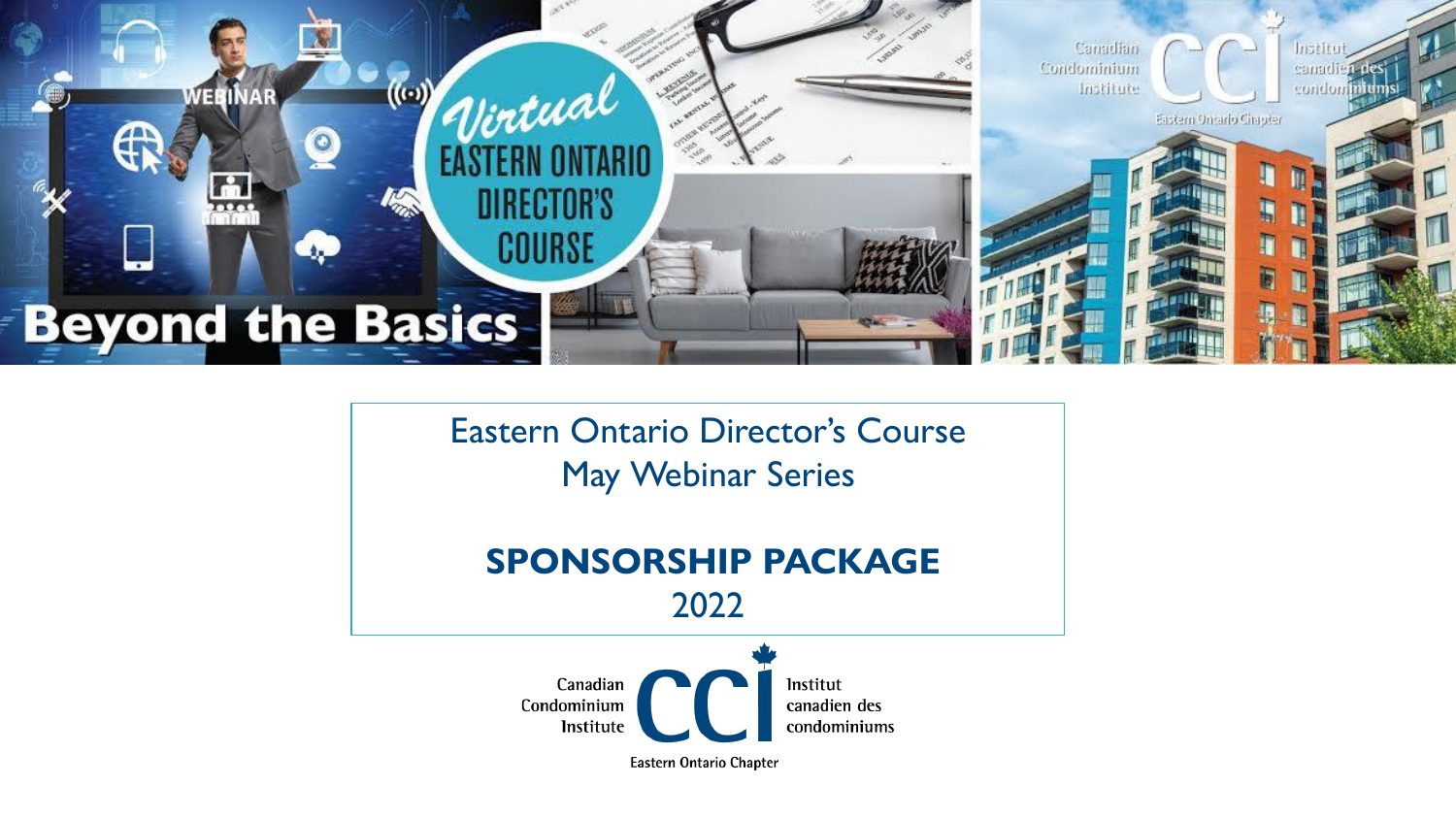

**Gold Level** \$1,000.00

## Includes:

## **On Website**

Hyperlinked logo on webinar registration page Hyperlinked web banner on Chapter site

### **On Email**

Mention on all registration e-confirmations Hyperlinked logo on all promotional eblasts CCI-EO Sponsor email sent on behalf of sponsor to attendees Logo on Post-event survey email **Additional Add-On**

#### **During Webinar**

Commercial/video – Option for sponsor to provide a video file played at launch of session Verbal recognition from host with accompanying slide

#### **Registrations**

Two (2) complimentary registrations (suggest to provide to clients/potential clients)

#### **Social Media**

Recognition - Opportunity to provide a short custom video message to be played on CCI-EO social media promoting involvement and registration

Recognition - Opportunity to supply a prize e-certificate value of \$200 or more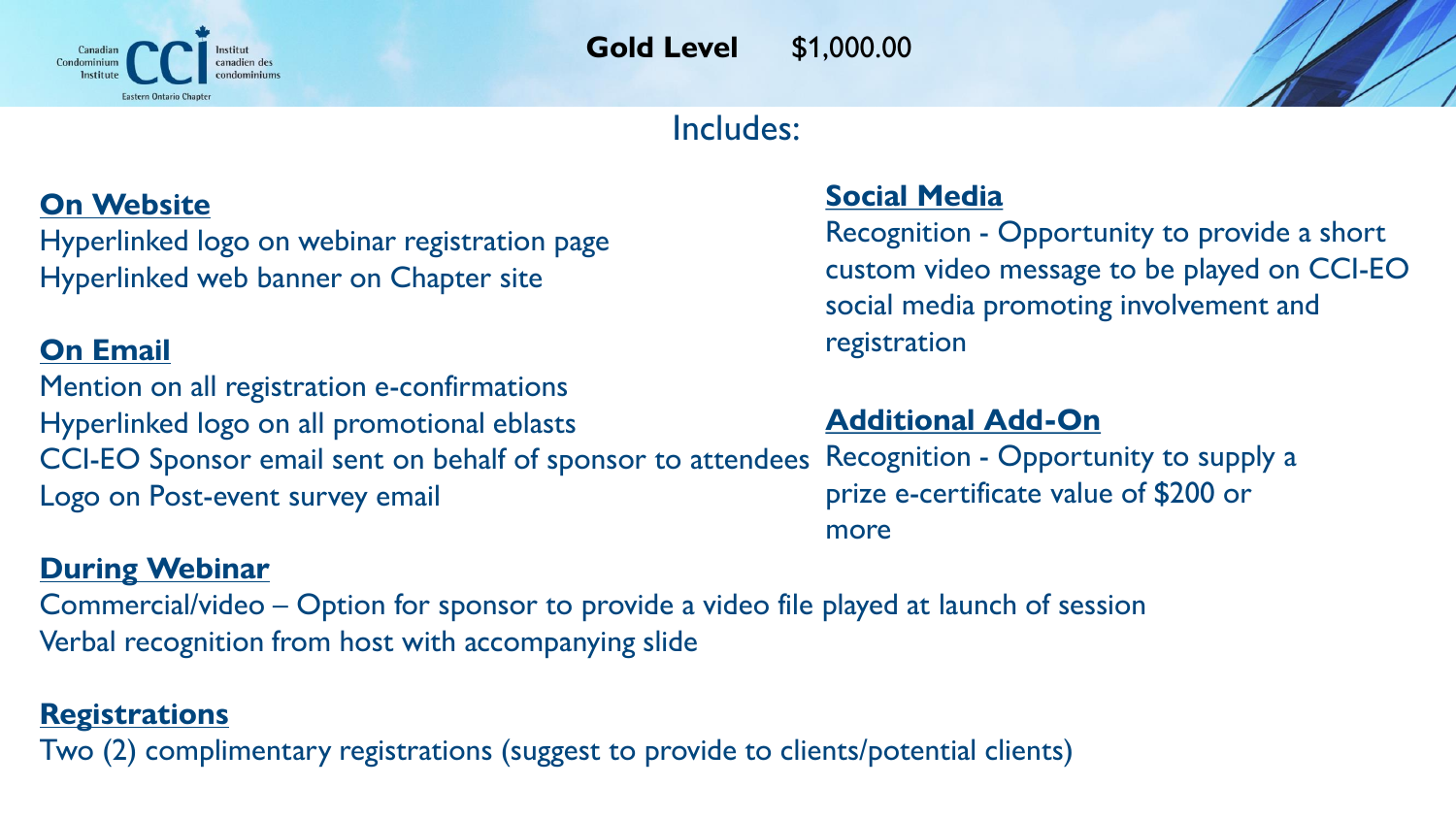

# Includes:

# **On Website**

Hyperlinked logo on webinar registration page Hyperlinked web banner on Chapter site

## **On Email**

Hyperlinked logo on all promotional eblasts

#### **During Webinar**

**Social Media**

Recognition social media platforms

### **Additional Add-On**

Recognition - Opportunity to supply a prize e-certificate value of \$200 or more

Commercial/video – Option for sponsor to provide a video file played at beginning of relevant module

• Sponsor to choose relevant module according to program agenda (CCI-EO will do its best to avoid competitor duplication and may shift sponsors to alternate sessions) Verbal recognition from host with accompanying slide

#### **Registrations**

One (1) complimentary registration (suggest to provide to clients/potential clients)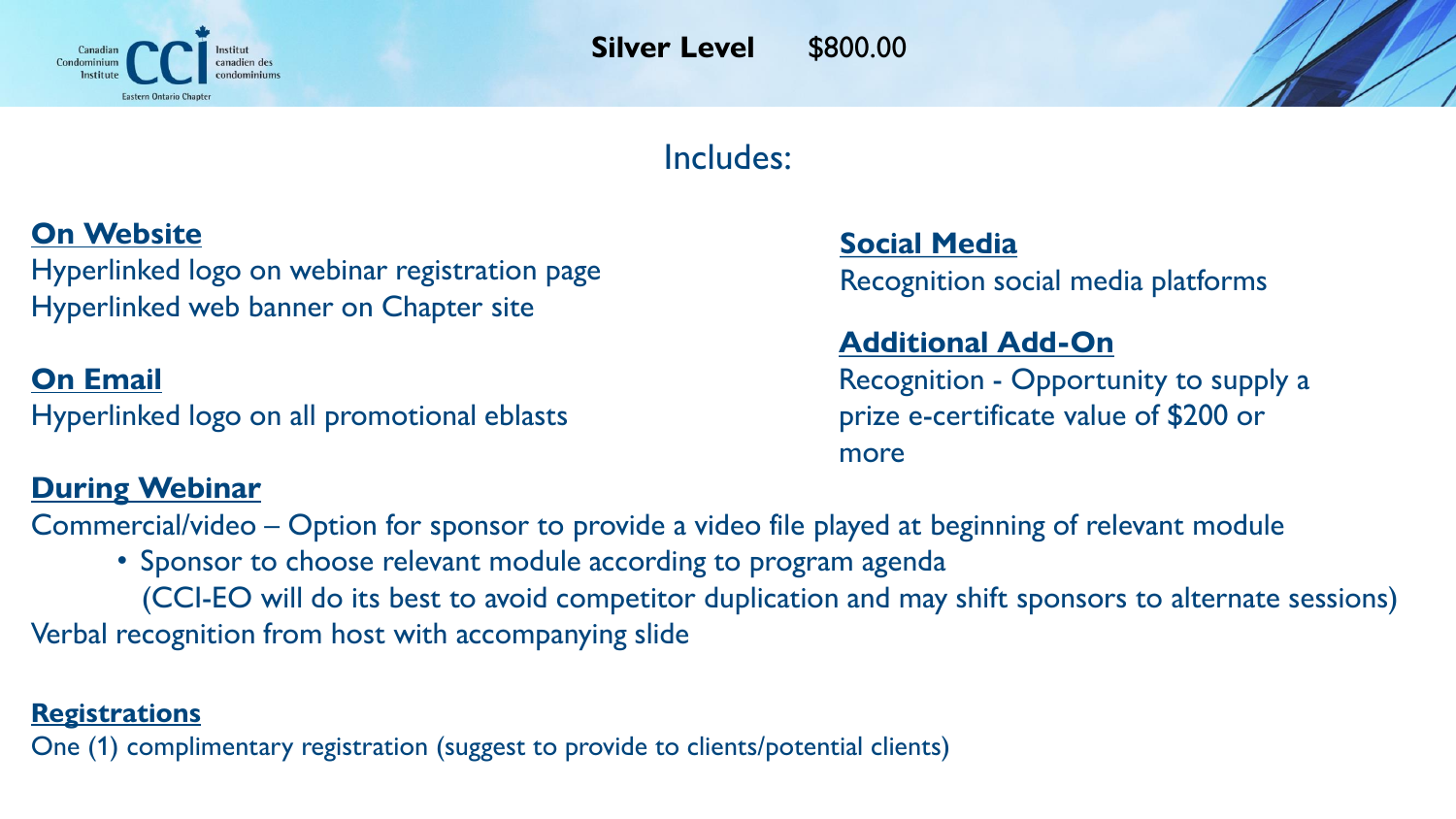

**Bronze Level** \$400.00

# Includes:

### **On Website**

Hyperlinked logo on webinar registration page

#### **On Email**

Hyperlinked logo on all promotional eblasts

#### **During Webinar**

Verbal recognition from host with accompanying slide

### **Additional Add-On**

Recognition - Opportunity to supply a prize e-certificate value of \$200 or more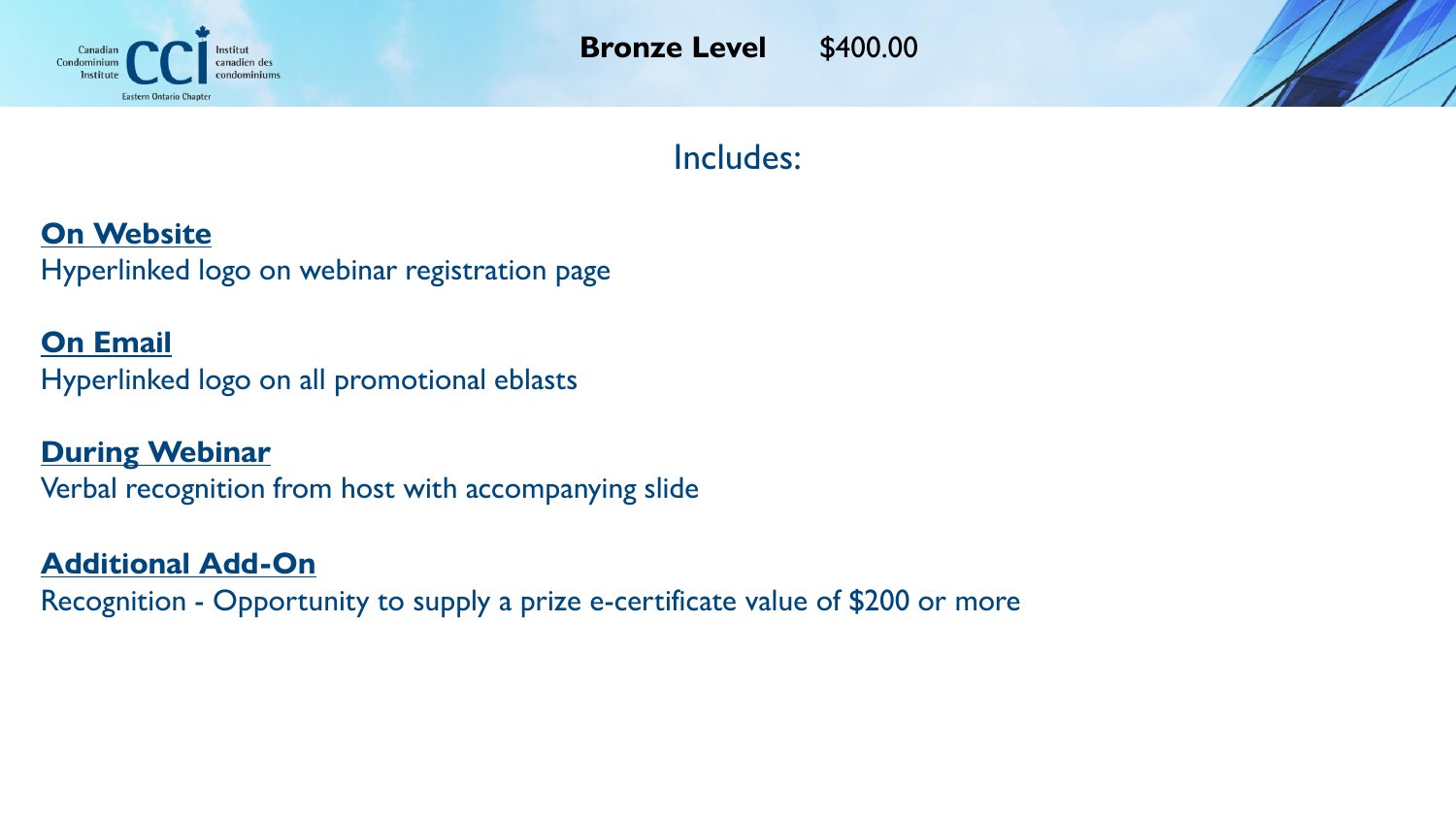

## **Director's Course Sponsorship Benefits at-a-glance**

| <b>Elements</b>                                                            | \$1000<br>Gold       | \$800<br><b>Silver</b> | \$400<br><b>Bronze</b> |
|----------------------------------------------------------------------------|----------------------|------------------------|------------------------|
| Website: Hyperlinked logo on webinar registration page                     | $\blacktriangledown$ | $\blacktriangledown$   |                        |
| Website: Hyperlinked web banner on Chapter site                            | $\blacktriangledown$ | $\blacktriangledown$   |                        |
| Email: Mention on delegate registration e-confirmations                    | $\blacktriangledown$ |                        |                        |
| Email: Hyperlinked logo on all promotional eblasts                         | $\blacktriangledown$ | $\blacktriangledown$   |                        |
| Email: CCI-EO Sponsor email sent on behalf of sponsor to attendees         | ✔                    |                        |                        |
| Email: Logo on Post-event survey email                                     | $\blacktriangledown$ |                        |                        |
| Live: Commercial/video (sponsor provided) played during session            | $\blacktriangledown$ | $\blacktriangledown$   |                        |
| Live: Verbal recognition from host with accompanying slide                 | $\blacktriangledown$ | $\blacktriangledown$   |                        |
| Social Media: Recognition social media platforms                           | $\blacktriangledown$ | $\blacktriangledown$   |                        |
| Add-on: Opportunity to supply a prize e-certificate value of \$200 or more | $\blacktriangledown$ | $\blacktriangledown$   |                        |
| Complimentary Registrations (suggest to provide to a client)               | $\overline{2}$       |                        | 0                      |